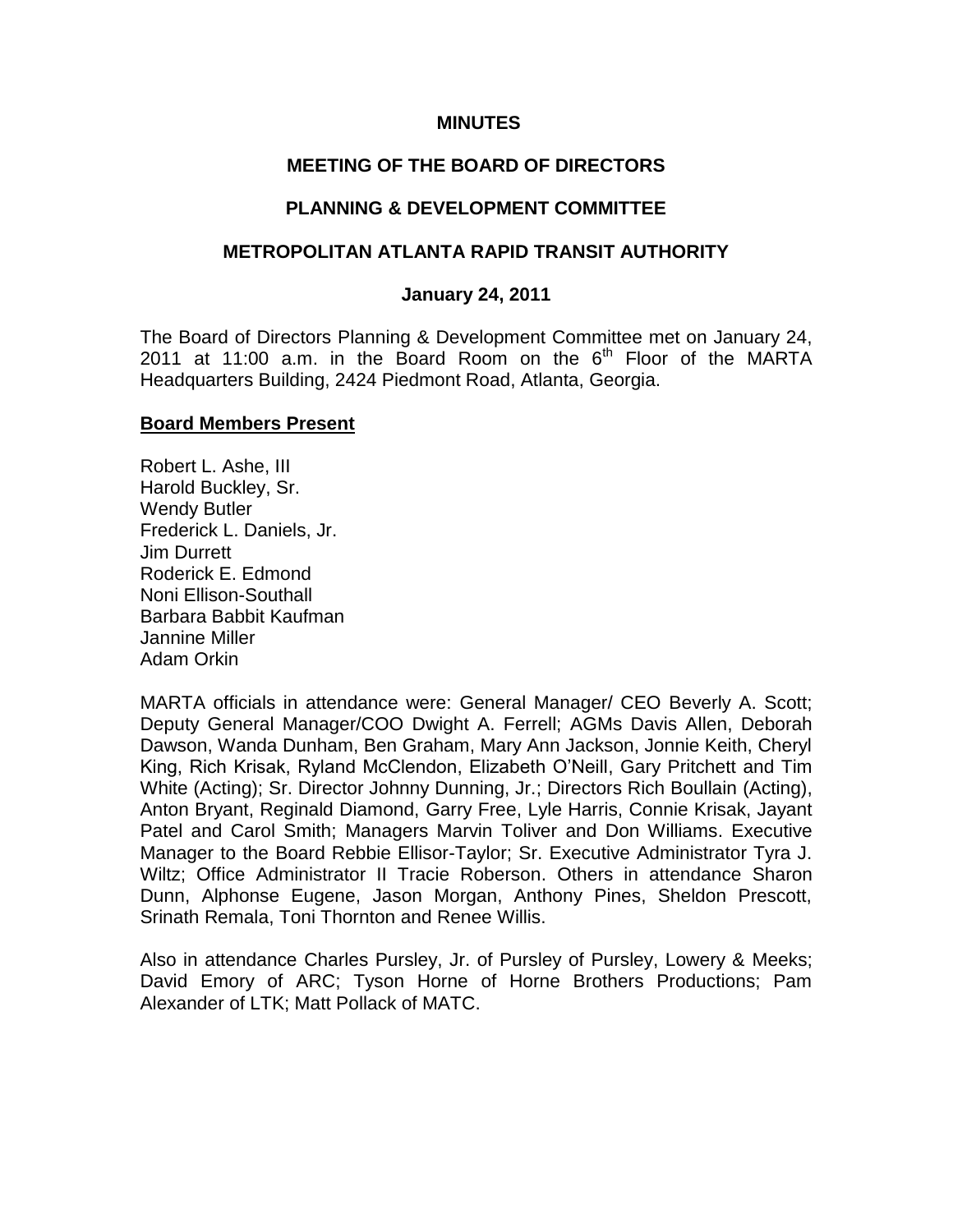# **Approval of the November 29, 2010 Planning & Development Committee Meeting Minutes**

On motion by Mrs. Kaufman seconded by Mr. Durrett, the minutes were unanimously approved by a vote of 9 to 0, with 10\* members present.

*\*One member is a non-voting member.*

## **Briefing – Regional Transportation Plan (RTP) Plan 2040**

Mr. Dunning provided the Committee an update on the Regional Transportation Plan (RTP) Plan2040.

In May 2011, Atlanta Regional Commission (ARC) will have a first read of the plan through its Committee and Board structure with adoption of Plan2040 in June 2011.

#### *Impact to MARTA*

- Any Federal Transportation Funds expended in the Atlanta region must be in Plan 2040
- MARTA spends Federal funds to support Capital Projects and Preventative Maintenance Projects
- Any anticipated major Capital Project with Federal funds in the next 30 years should be included; such as, Streetcar and State of Good Repair Projects (i.e., station rehab)

## *MARTA's Role*

- MARTA's role is governed by the "Memorandum of Agreement for Transportation Planning Coordination and Cooperation in the Atlanta Metropolitan Planning Area between the ARC, GDOT, GRTA and MARTA" as amended in December 2009 – referred to as the Quad Party **Agreement**
- Under the Quad Party Agreement, MARTA serves as the "Designated Recipient" for the application, reception and dispensing of special FTA grant funds to public transit providers in the Atlanta region

Dr. Scott said that staff will present updated data and transit prioritization at the next Planning & Development Committee meeting.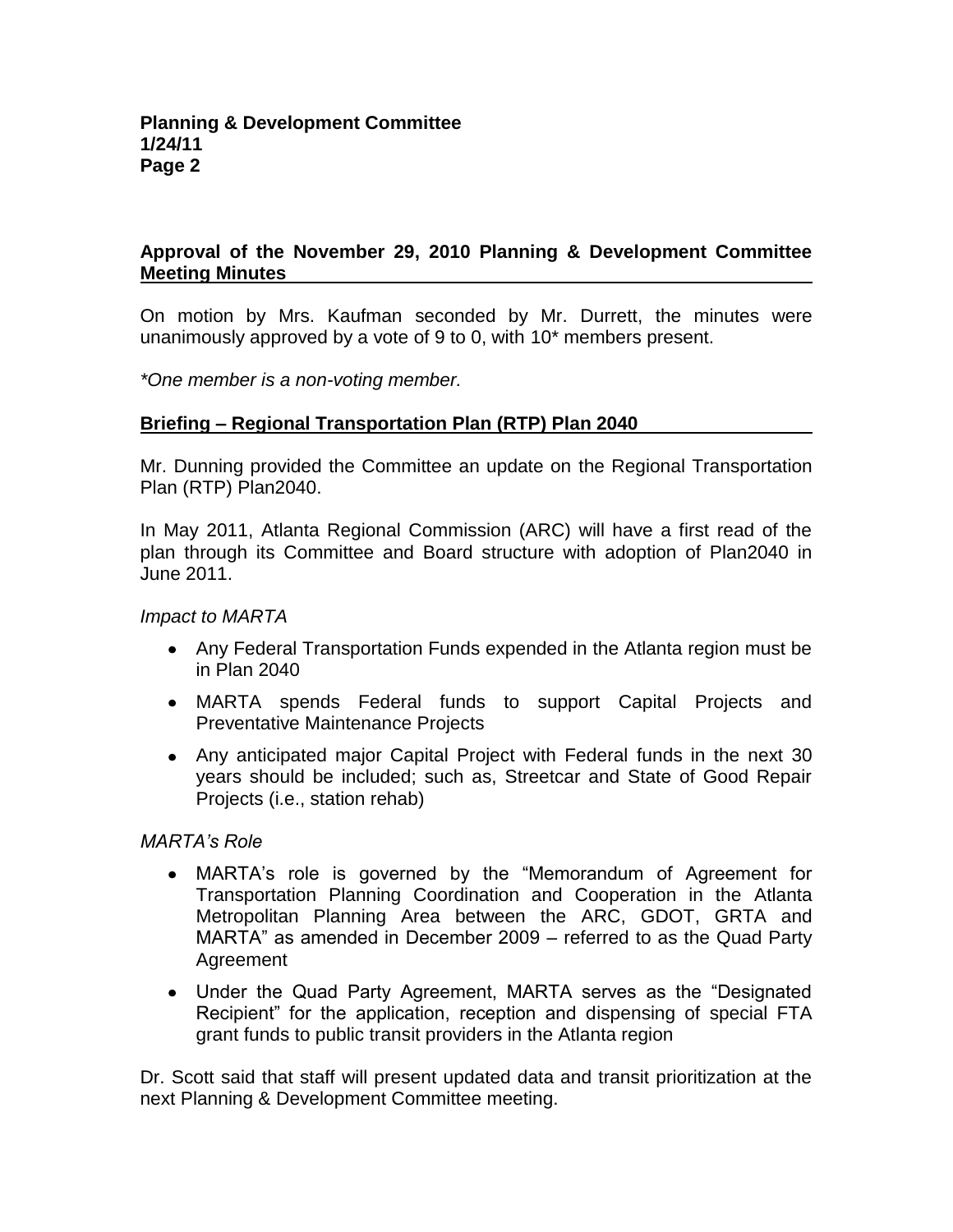# **Briefing – Clifton Corridor Alternatives Analysis Update**

Mr. Dunning presented this briefing.

*Study Area Overview*

- Identified by MARTA and Clifton Corridor TMA (CCTMA) as a priority study to be conducted in partnership
- Clifton Corridor Alternative Analysis (AA) is the first step in the process to compete for Federal funds
- The AA builds on several efforts, including:
	- o Transit Planning Board Concept 3 (2008)
	- o Clifton Corridor Transit Feasibility and Connectivity Study (CCTMA-2007)
	- o Inner Core Transit Feasibility Study (MARTA-2003)
	- o South DeKalb-Lindbergh Corridor Major Investment Study (MARTA-1999)
- Includes areas between MARTA Lindbergh Station, Clifton Corridor TMA and MARTA East Line
- The Corridor runs from northeastern Atlanta connecting to western DeKalb **County**
- The Corridor lacks access to rail and major highways
- Widening of most roadways within study area is very problematic due to potential community impacts
- Major employment centers are Emory, CDC and VA Hospitals

## *Purpose and Needs Statement*

- 1<sup>st</sup> Round of Public Meetings in March
- Social Media
	- o Virtual PIOH on website, Facebook page, online survey
- Elected Officials Briefings
- MARTA Station/CCTMA Outreach
- Agency Outreach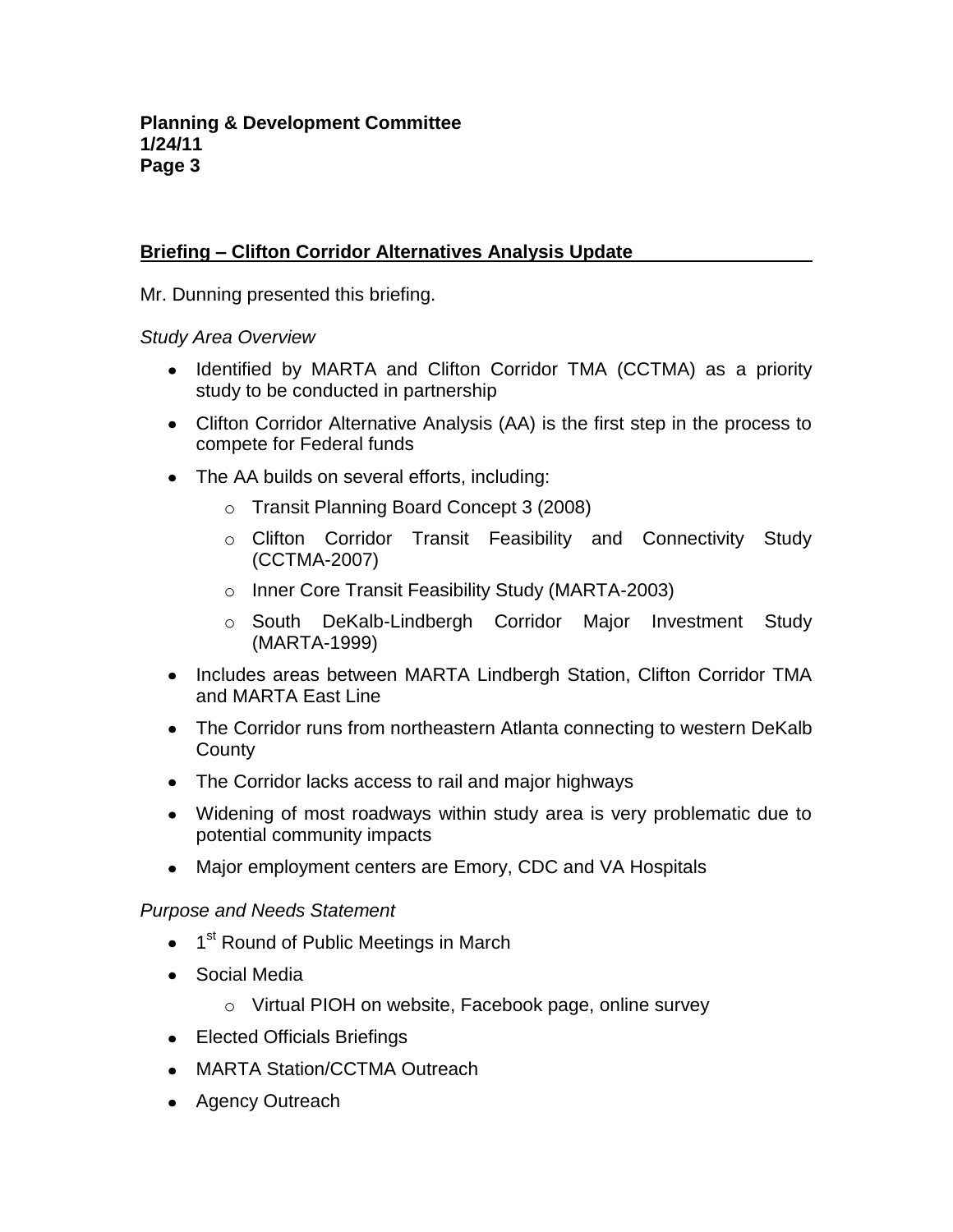- o DeKalb County, City of Atlanta, City of Decatur, GDOT, Emory staff, CDC, CSX
- Speakers Bureau (Ongoing)
	- o One DeKalb event
	- o Clairemont-Great Lakes
	- o 2<sup>nd</sup> Round of Emory Wonderful Wednesday

# *Definition of No-Build & Baseline (TSM) Alternatives*

- No-Build = existing + committed projects in the Transportation Improvement Program (TIP)
- Baseline/TSM = Best set of improvements that does not involve construction of a "major investment"
- TSM helps identify other needs and/or improvements including (not limited to):
	- o Improve existing services
	- o New circulators and shuttles
	- o Intersection improvements/signal priority for transit
	- o Opportunities for Park & Ride Lots

## *Definition of Alternatives*

- Definition of Alternatives must consider:
	- o Universe of possible combinations of alignment and transit technology
	- o Stakeholder/Community input that helps determine which alternatives advance into screening analysis

## *Transit Technology Assessed*

- Bus Rapid Transit (BRT)
- Heavy Rail Transit
- Commuter Rail
- Light Rail Transit (LRT)/Streetcar
- Diesel Multiple Unit (DMU)/Electrical Multiple Unit (EMU)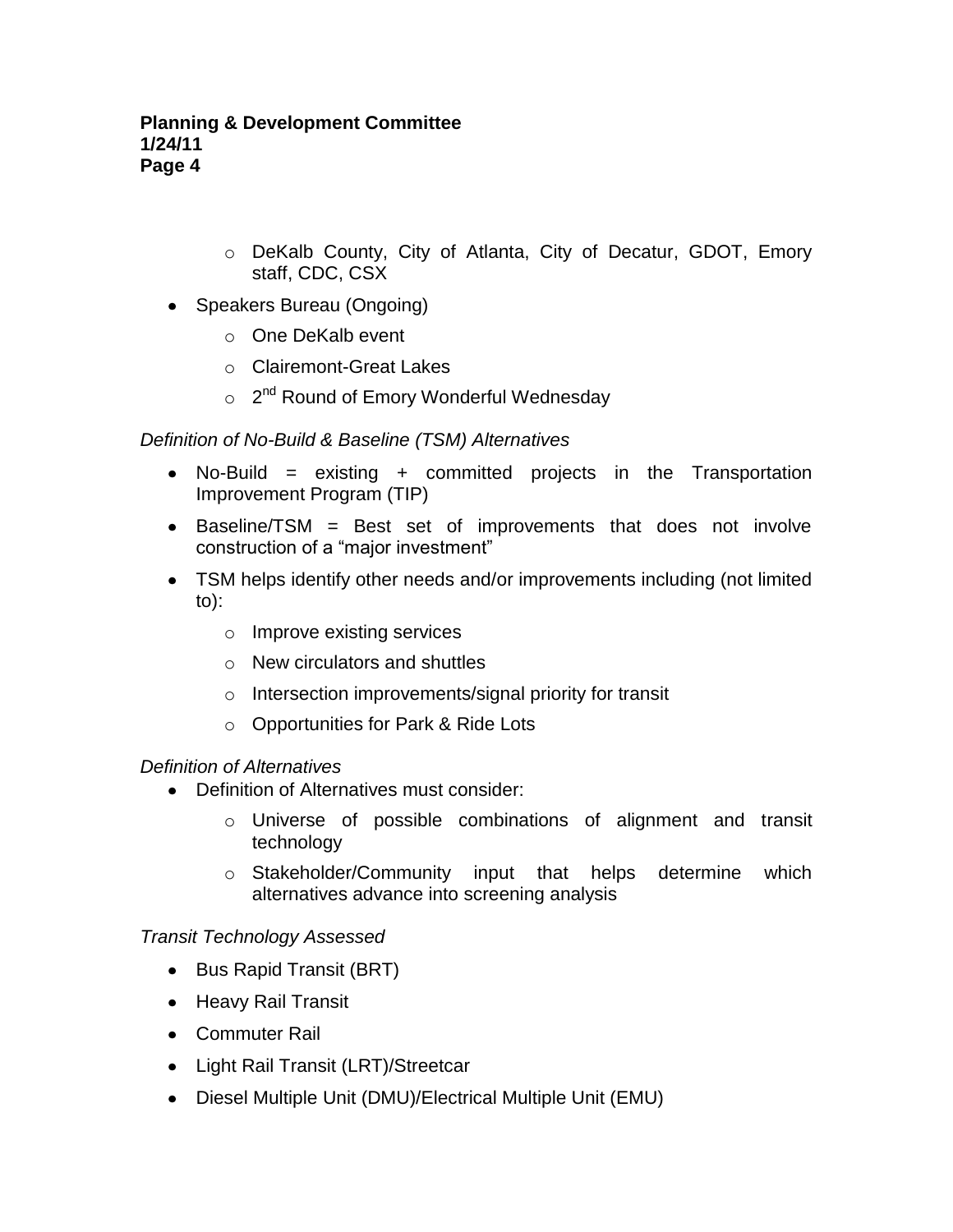#### **Planning & Development Committee 1/24/11 Page 5**

- Other (Monorail)
- Local Bus and Shuttles

## *Technology Assessment Results*

- LRT/Streetcar and BRT alternatives rated best because they are:
	- o More compatible with the existing and planned transit system
	- o Proven technologies in revenue service
	- o Adaptable to a variety of operating environments
- Potential for Heavy Rail Transit because of compatibility with existing MARTA system for the CSX corridor

#### *Input Received from Community*

- Support shown for:
	- o Use of the CSX line from Lindbergh to Emory
	- o Alternatives along North Druid Hills Road to further LCI initiatives
	- o Continuation of existing local bus service along Clairemont Avenue
	- o New fixed guideway transit service on Scott Blvd./North Decatur Road to Avondale
- Opposition expressed for:
	- o Use of the CSX spur
	- o Fixed guideway/line haul service along Clairemont Avenue through Clairemont-Great Lakes
	- o Alternatives along LaVista Road

#### *Alternatives Screening Process*

- Fatal Flaw/Prescreening Analysis will consider at a high-level:
	- o Study Purpose and Need
	- o Generalized Technology Assessment
	- o Environmental Factors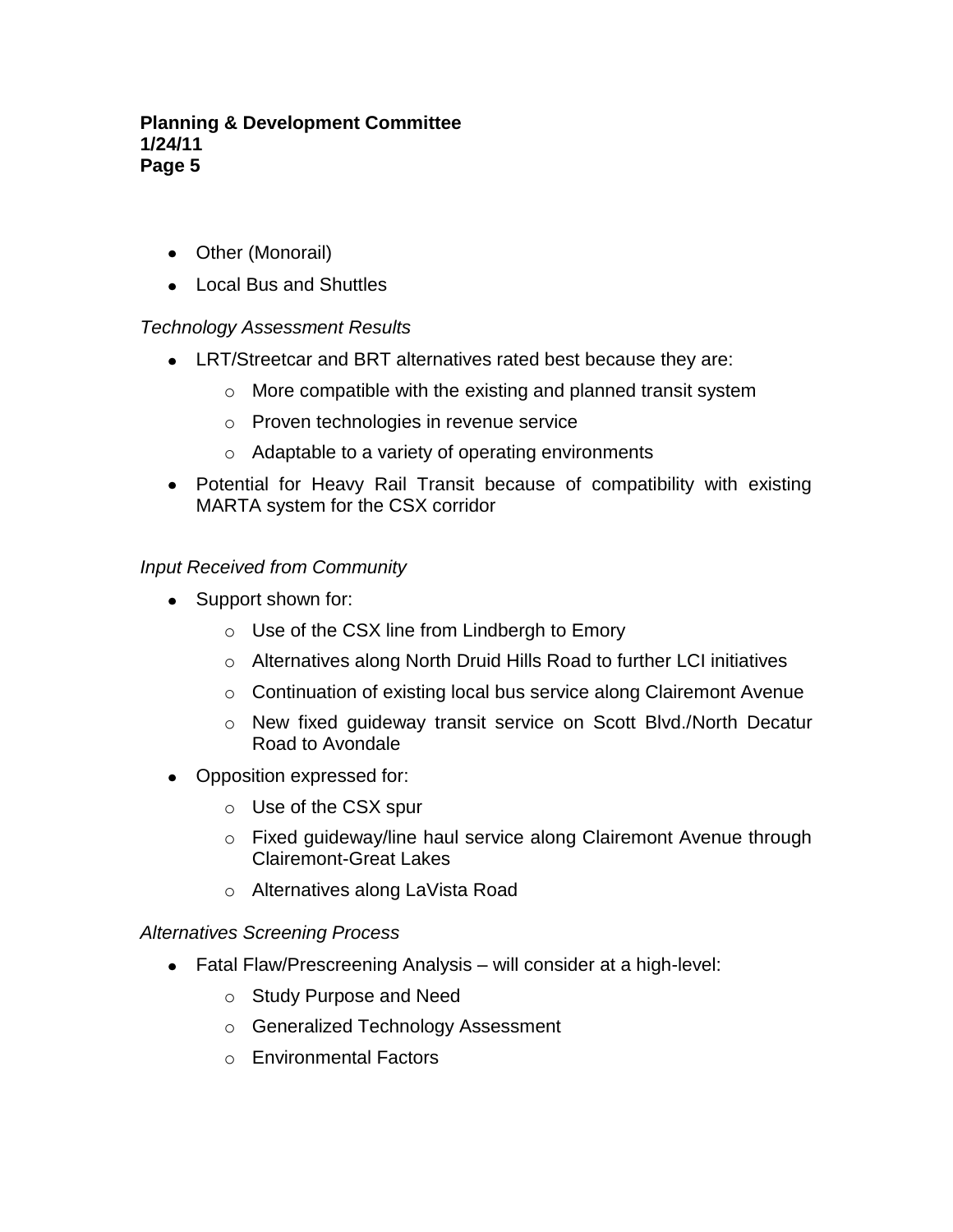- Screen 1 Analysis will apply both quantitative and qualitative evaluation criteria to reduce the number of Alternatives
	- o Up to three Alternatives advanced into Detailed Screening Analysis
- Screen 2 Analysis/Refinement of LPA will apply an increasing level of evaluation criteria to identify and refine the Locally Preferred Alternative (LPA)
- Adoption of LPA
	- o MARTA and CCTMA Board to Adopt LPA

*Alternatives Advancing to Screen 1*

- BRT 1 CSX Rail -LRT 1 Lindbergh to Avondale
- BRT 2 North Druid Hills LRT 2 Lindbergh to Avondale
- BRT 3 Briarcliff LRT 3 Lindbergh to Avondale
- HRT 4 Doraville/North Springs/Airport to Emory

## *Preliminary Screening Results*

- Land Use and Economic Development
	- o Station area analysis for future economic development and activity
	- o GIS and qualitative assessment
- Environmental Impacts
	- $\circ$  GIS spatial analysis to assess potential impacts to water resources, historic structures and EJ populations
- Mobility and Ridership
	- o Model results ready for alternatives in CSX Corridor (LRT 1/BRT 1) and North Druid Hills Corridor (LRT 2/BRT 2)
	- $\circ$  Currently reviewing results for the remaining alternatives

## *Study Progress and Schedule*

Data Collection and Identification of Purpose and Need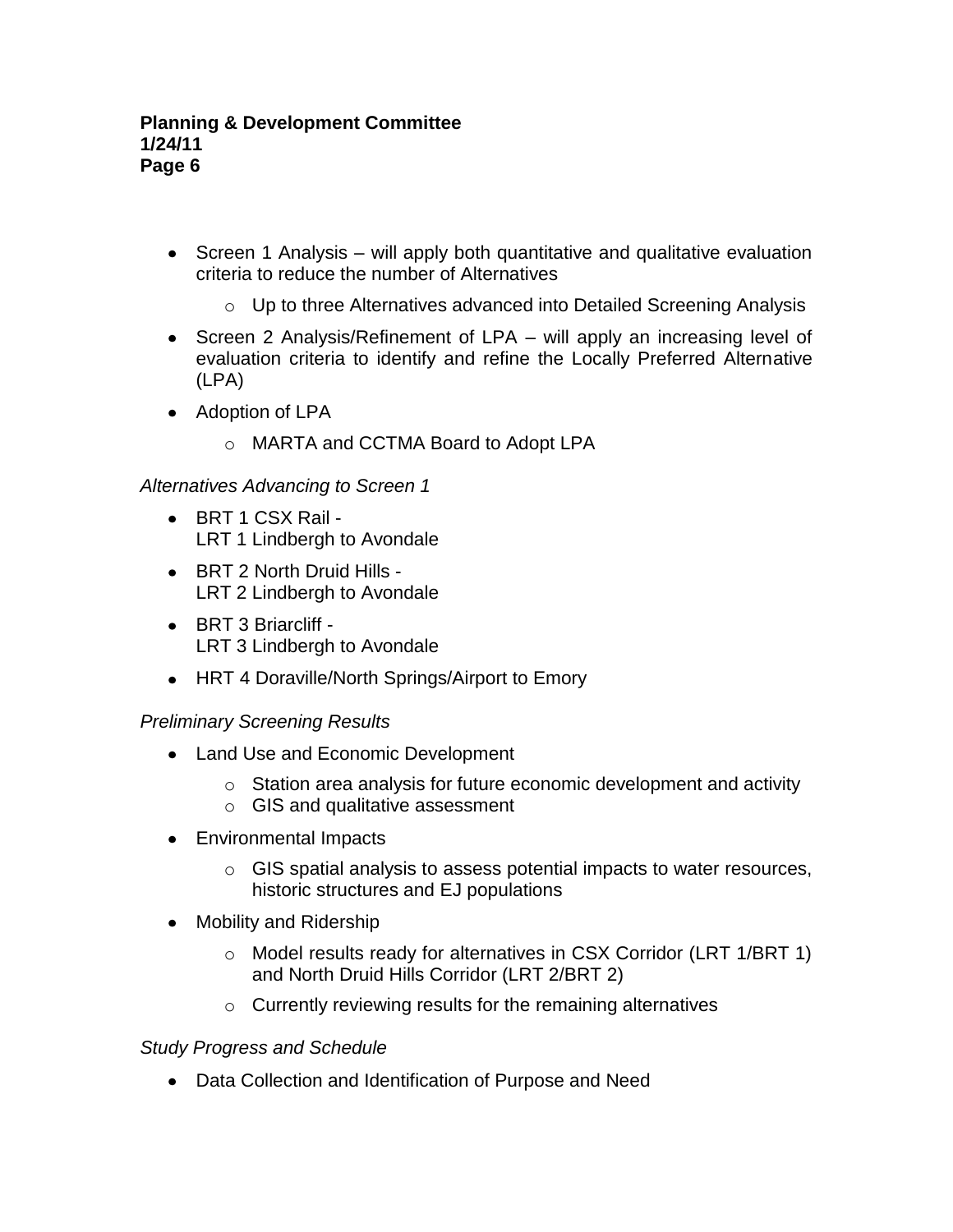#### **Planning & Development Committee 1/24/11 Page 7**

- o Existing Conditions and Future Trends Report Complete
- o Purpose and Need Report Draft Complete
- Development of Alternatives
	- o Travel Demand Model Development Report Draft Complete
	- o Evaluation Framework Report Draft Complete
	- o Definition of Alternatives Report In Progress
	- o Screening of Alternatives Report February 2011
- Identification of LPA  $\bullet$ 
	- o Final Screening and Identification of LPA Report April 2011
- Refinement of LPA
	- o LPA Refinement Repot May/June 2011

## *Next Steps*

- Continue Technical Screening Process
	- o Model performance of remaining alternatives
	- o Composite performance evaluation and ranking
	- o Recommendations for alternatives advancing into Screen 2
- Upcoming Public Outreach Activities
	- o Next committee meetings in February 2011
	- o Community Open House in February/March 2011
- Coordination Activities with FTA and CSX

## **Other Matters**

Ms. King reminded the Board of the Public Hearings for Proposed Bus Service Modifications for April 23, 2011 Mark-Up.

- MARTA Headquarters 7:00 p.m.
- Decatur Public Library 6:00 p.m.

**\*\*\*\*\*\*\*\***

Mr. Daniels referenced Tab 4 of the Committee Books – Planning & Development Committee Look-a-Head – asking that Board Members review these items.